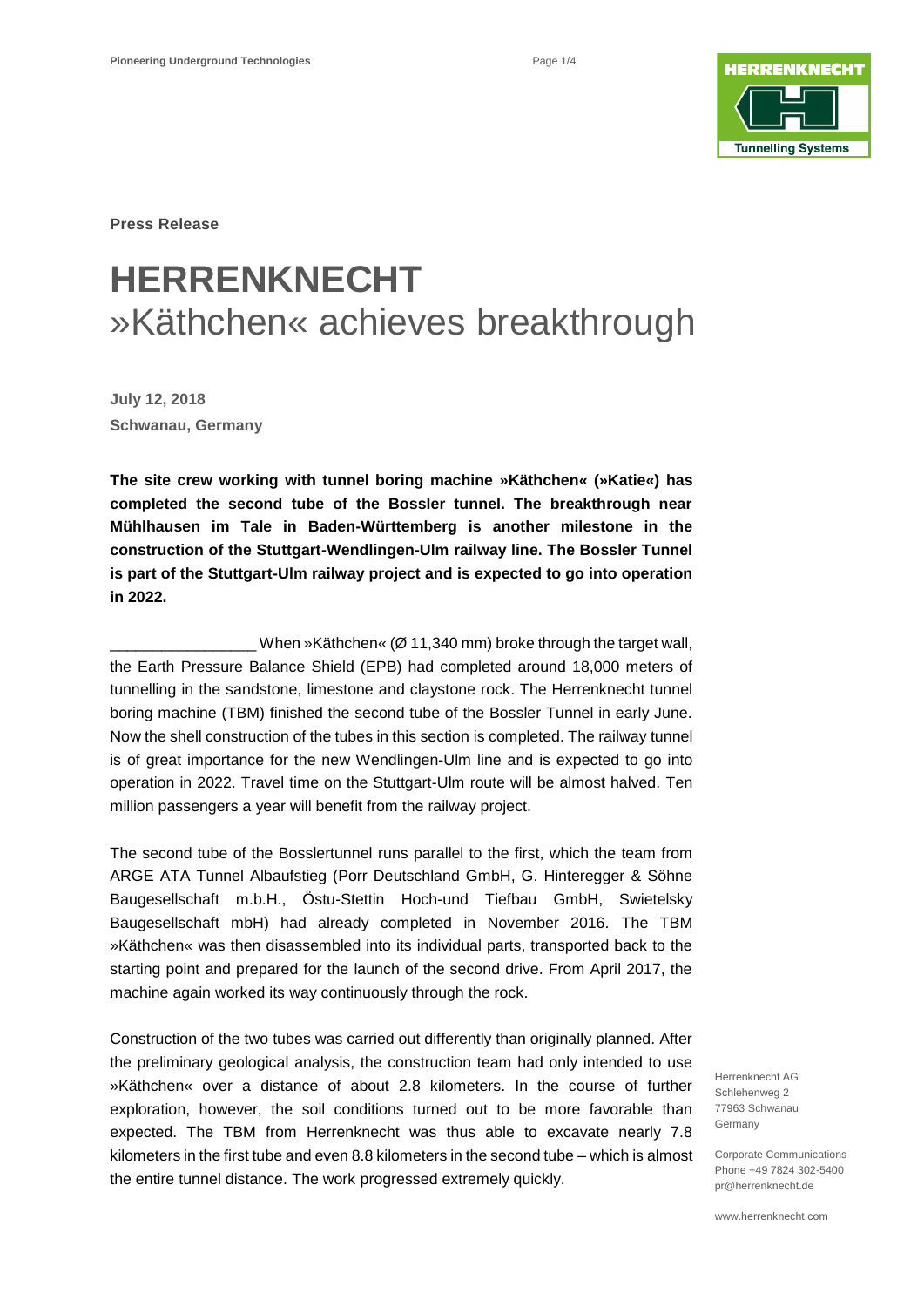

From the beginning, »Käthchen« achieved top performances. In June 2015 already, two months after the start of the drive in the first tube, she reached the thousand meter mark. She was able to cover up to 38 meters per day and after advancing for six months had already excavated three kilometers – a strong performance on the part of the site crew. A total of 60,000 segments were installed in the Bossler Tunnel. They were manufactured in the purpose-built factory close to the Aichelberg tunnel portal.

The Albvorland Tunnel is also part of the new construction of the Wendlingen-Ulm railway line. The Herrenknecht tunnel boring machines »WANDA« and »Sibylle« (Ø 10,820 mm) are in operation there – so far they have excavated almost four kilometers of tunnel. As part of the Stuttgart 21 project, Herrenknecht tunnelling technology is also working on the Filder Tunnel. The Multi-mode TBM »SUSE« (Ø 10,820 mm) has already excavated over 10 kilometers of the tunnel route planned to connect the main station with the airport.

## **Project data »Käthchen« achieves breakthrough**

#### **MACHINE/PROJECT DATA S-833**

#### **Machine type: EPB Shield**

- › Shield diameter: 11,340 mm
- › Drive power: 4,550 kW
- › Tunnel length: 2x 8.806 m, tunnelling distance: 17,612 m
- › Geology: brown (claystone, sandstone layers) and white Jurassic (marl, marl limestone, limestone)
- › Customer: ARGE ATA Tunnel Albaufstieg (Porr Deutschland GmbH, G. Hinteregger & Söhne Baugesellschaft m.b.H., Östu-Stettin Hoch-und Tiefbau GmbH, Swietelsky Baugesellschaft m.b.H.)
- › Client: Deutsche Bahn AG

Herrenknecht AG Schlehenweg 2 77963 Schwanau Germany

Corporate Communications Phone +49 7824 302-5400 pr@herrenknecht.de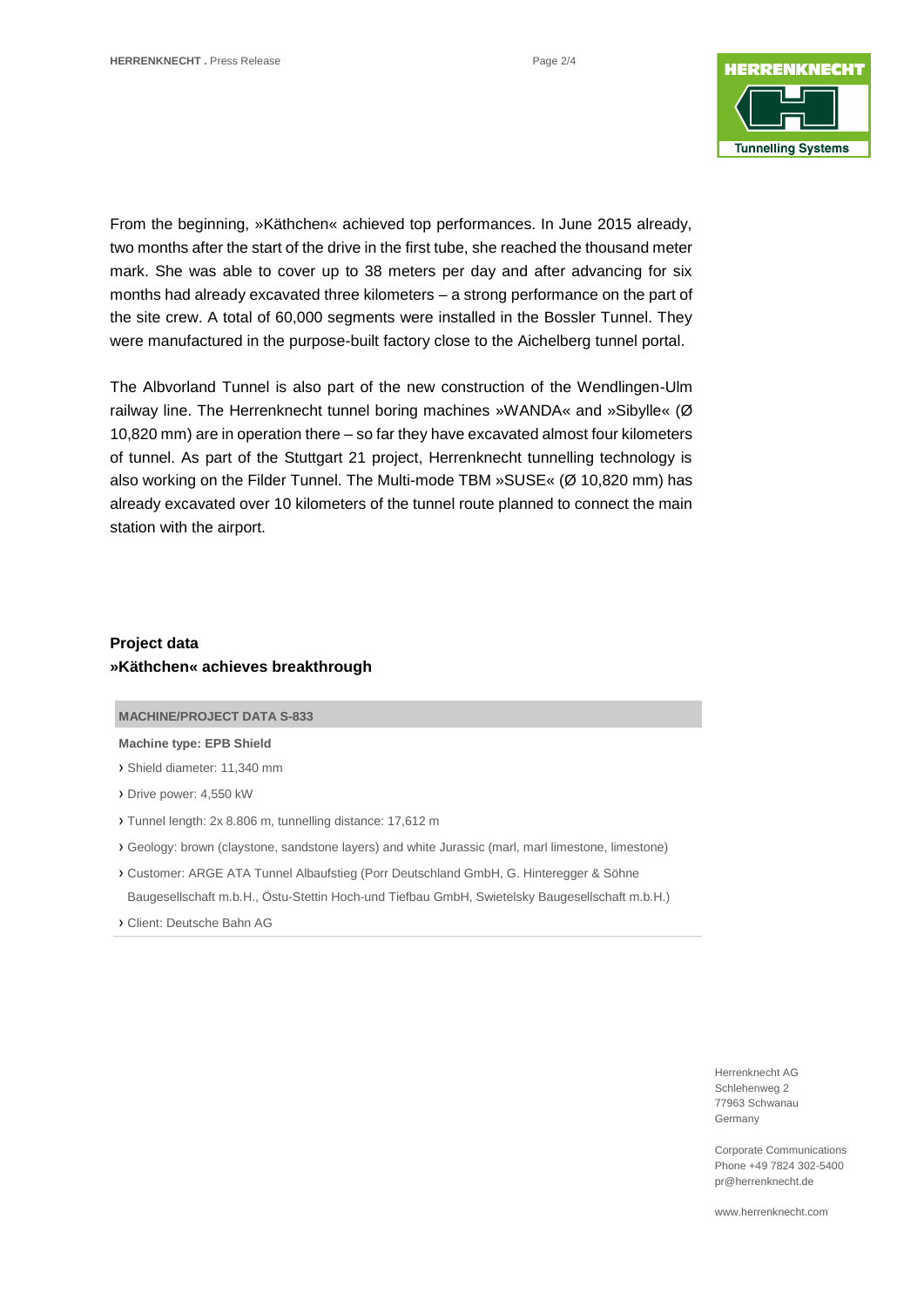

## **Photos »Käthchen« achieves breakthrough**



#### Photo 1

Construction of the two tubes was carried out differently than initially planned. The TBM (Ø 11,340 mm) was able to excavate almost the entire route. At up to 38 meters per day, the work progressed extremely quickly.



#### Photo 2

From the beginning, »Käthchen« achieved top performances. In June 2015 already, two months after the start of the drive in the first tube, she reached the thousand meter mark. After advancing for six months she had already excavated three kilometers.



### Photo 3

The Herrenknecht tunnel boring machine (TBM) completed the second tube of the Bossler Tunnel near Mühlhausen im Tale in early June. The breakthrough in Baden-Württemberg is another milestone in the construction of the Stuttgart-Wendlingen-Ulm railway line.

Photographer: Reiner Pfisterer Source: DB Projekt Stuttgart-Ulm GmbH



#### Photo 4

A total of 60,000 segments were installed in the new Bossler Tunnel. They were manufactured in the purpose-built factory close to the Aichelberg tunnel portal. The site crew from ARGE ATA Tunnel Albaufstieg completed the first tube of the tunnel in November 2016.

Herrenknecht AG Schlehenweg 2 77963 Schwanau Germany

Corporate Communications Phone +49 7824 302-5400 pr@herrenknecht.de